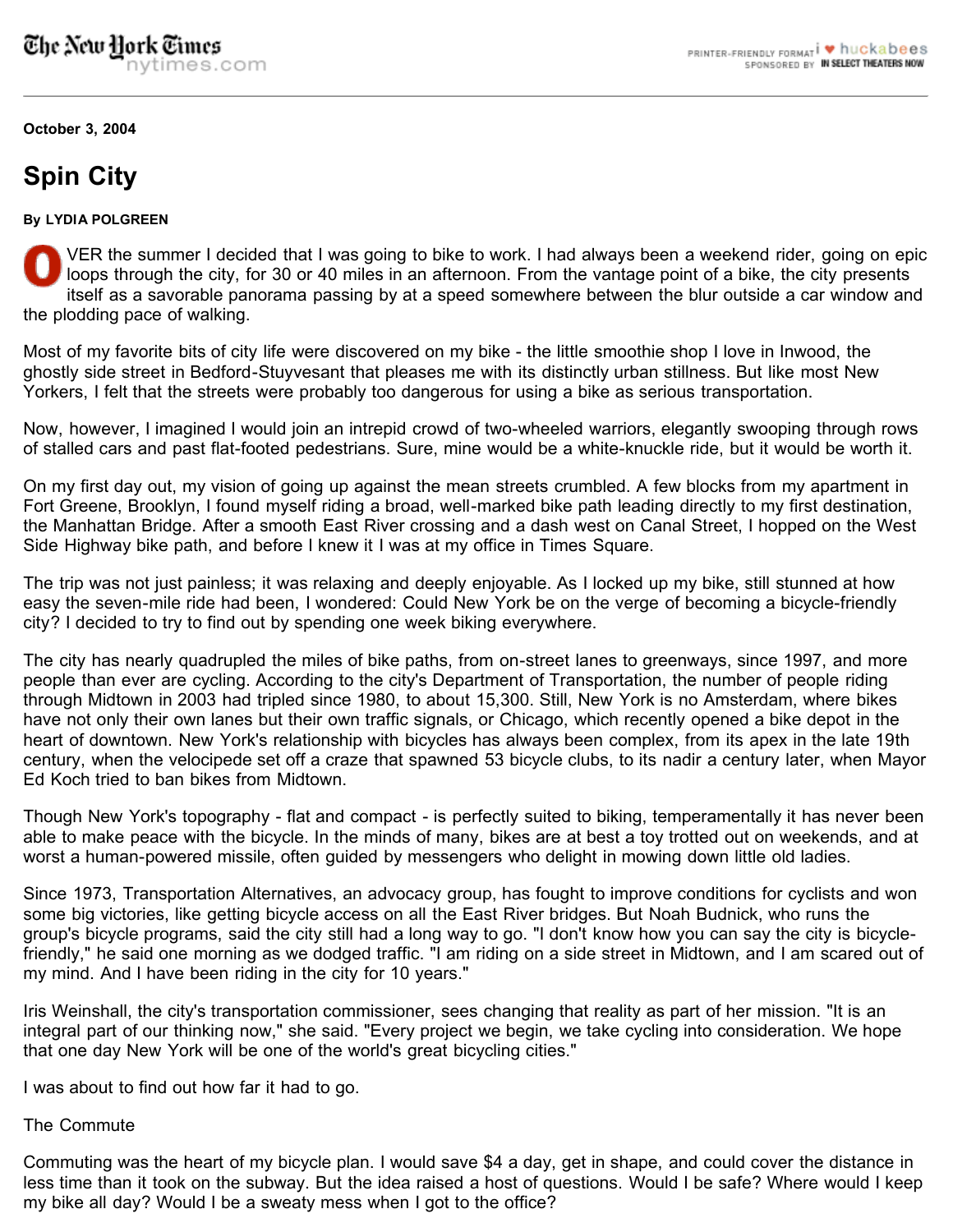Riding a bike in Manhattan traffic requires a peculiar combination of patience, persistence and pluck. On the first day of my experiment, I would need all three.

I wanted to try First Avenue, which several messengers told me is something of a bicycle superhighway. On a good day, a skilled rider can sprint uptown, hitting each light as it turns green.

But this would not be a good day. For starters, it was raining. After I crossed the Manhattan Bridge, I missed the green light at Delancey Street because a delivery van was blocking the bike lane, and a taxi had me boxed in on the other side.

The bike path heading north ends at Houston Street, so from there you are pretty much on your own, dodging lumbering buses and squealing cabs. The rain and the dull patter of traffic lulled me, and I didn't notice when a man with gout-swollen legs and a cane emerged from a town car and stepped an uncertain foot onto the blacktop. I careened to a stop just in time, my back wheel popping off the ground as I slammed on my brake, my feet tumbling out of my toe clips.

Shaken, I got back in the saddle and pedaled slowly to 45th Street, where I cut across town. As I turned onto Seventh Avenue and saw the steam rising from the Cup Noodles sign in Times Square, I felt a surge of relief.

#### The Night Ride

Getting home late at night can be a drag. There is nothing worse than that long, sticky wait for a train after midnight, or forking over \$10 to \$15 for a cab.

Michael Musto, the Village Voice columnist and an intrepid cyclist, told me that people laugh when he shows up in black tie on his battered bicycle. But, as he pointed out, "It is cheaper than a cab and faster than the subway."

One Tuesday night, I tried it myself. After a Brooklyn Cyclones game in Coney Island, full of hot dogs and cold beer, I decided to return along the Bedford Avenue bike path, from Sheepshead Bay to Atlantic Avenue. Just before midnight, I set off.

As I rolled through Sheepshead Bay and Midwood, I could have been in any small town; big houses sat on welltended lawns, and a canopy of huge trees drooped over the streets. But crossing Flatbush Avenue gave me a start. Stately houses became chock-a-block tenements. The pavement rapidly deteriorated, and seamless lawns gave way to liquor stores, Laundromats and check cashing shops.

I crossed Atlantic Avenue, and was minding my own business when a woman leaned out of her minivan window and yelled, "Bitch!" This happens sometimes when you're riding a bike. People hate you for no good reason. I sped up my cadence and slipped into the darkness.

## Locking Up

In 1999, the Department of City Planning conducted a survey to find out why New Yorkers did not bike to work. The biggest reason was not fear for safety but fear of bike theft.

More than 10,000 bikes are reported stolen in New York every year, and countless more thefts go unreported. Many people try to get around this by buying a beat-up bike. But any bicycle, ugly or not, has value to thieves. "If you buy a bike for \$50 and lock it with a \$10 lock, of course it is going to get stolen," said Will Wood, owner of Spokes and Strings, a Williamsburg bike shop. "But if you have a good lock and are smart about where you lock it, you will probably be fine."

But having a good lock solves just half the problem. You need a secure place to lock your bike. The Department of Transportation has a program to install bike racks around the city, wherever there is demand and enough sidewalk space. There are thousands of racks, but still not nearly enough, something I discovered on many occasions, most surprisingly around Madison Square Garden, which sits atop a transportation hub. I once spent 20 minutes searching for a place to lock my bike, but found only lampposts sternly warning against locking bikes there. I locked mine to one anyway, hoping it would be there when the Prince concert I was headed to was over. Luckily, it was.

## To the Beach

No matter what the Metropolitan Transportation Authority says, getting to a quality beach on public transportation is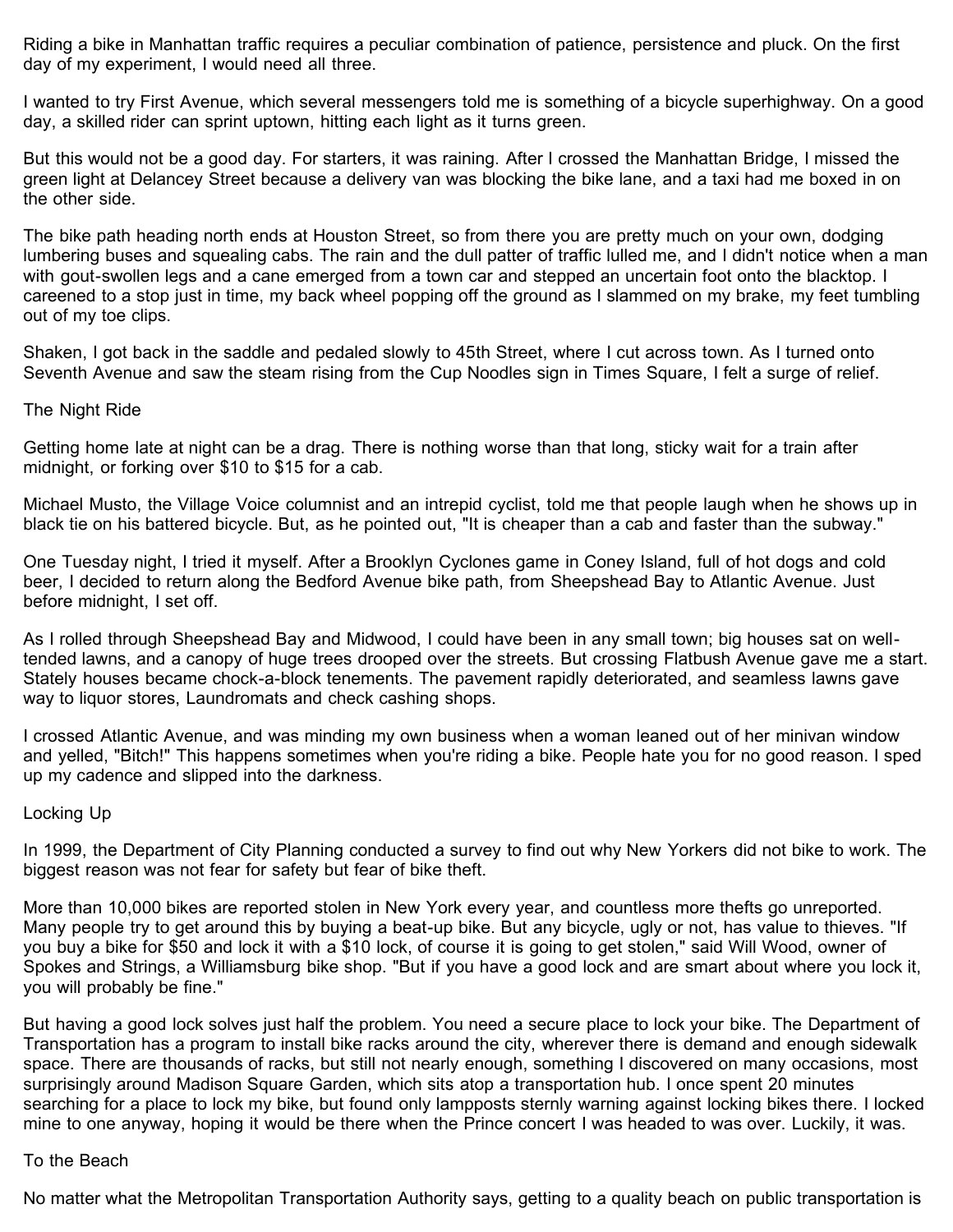no picnic, and driving is lousy, too; there's traffic, then parking, then the hike to the bathhouse. One Sunday morning I decided to try it on two wheels with my girlfriend, Candace.

We discovered that the ride to Jacob Riis Park is one of the city's hidden gems. Completed mostly on flat off-street bike paths, it was an irresistible ride through Prospect Park's loop, and along Ocean Parkway, which has a lovely, shaded lane that is the nation's oldest urban bike path, designed by Frederick Law Olmsted and built in 1895.

From there we took Neptune Avenue east, and were soon back on a bike path, the Shore Parkway Greenway. At first the path was not promising, with scrub brush to the right and a clogged highway to the left. Then, a twinkling vista of sailboats and glittering waves appeared, and the Marine Parkway Bridge beckoned. Before we knew it, we had crossed Rockaway Inlet, and the ocean air washed over us.

On the way home, Candace had a flat tire, and we discovered that we had left home without some urban-cyclist essentials: a spare inner tube or a patch kit and a pump.

Candace flagged down a cyclist who turned out to be a firefighter. He gave us a tube and even installed it, but it magically deflated near the A train at Rockaway Boulevard. We were deflated, too, and took advantage of one of the great benefits of cycling in the city, the ability to bring your bike on the subway.

To the Bronx Zoo

On the last day of the experiment, only one borough remained unvisited, the Bronx. (I disqualified Staten Island because it is not possible to reach solely by bike; the Verrazano-Narrows Bridge has no bike path.) I had never been to the Bronx Zoo, which is a good 18 miles from my apartment, so that seemed a reasonable destination.

First, Candace and I stopped at Spokes and Strings to make a minor repair on my bike. There we met Nita Zackson, Ann Hall and Joan Redican, three women from Bellerose, Queens, who were deep into a long ride that would take them over several major bridges in the city. "It is amazing how easy it is to ride a bike in New York now," said Ms. Zackson, 59, a Y.M.C.A. wellness coordinator. "It just seems to get better and better. Now you can go practically anywhere."

Inspired, we set off despite threatening clouds. We started at the Williamsburg Bridge, which has a terrific path except for one problem - huge bumps that have caused several cyclists to crash.

The East River path in Manhattan is a sorry mirror image of the Hudson River path. It is rutted, impossibly narrow in spots, and in Midtown it ends abruptly, spilling riders into a chaotic intersection off the F.D.R. Drive. Though the path continues uptown after 59th Street, we never got back on because the signs were confusing. Instead, we took First Avenue to the Willis Avenue Bridge. Here again, signs were sorely needed to help a cyclist cross the bridge safely, and it took considerable trial and error to figure out which side to use.

The bike lane system in the Bronx, as in the rest of the city, can charitably be described as incomplete. We followed a bike path on Prospect Avenue until it ended just past Boston Road, then muddled our way through Crotona Park and over to the zoo.

As we passed the polar bears, it started pouring. Determined to make it home on our bikes, we took Fordham Road to the University Heights Bridge into Inwood, barely escaping being mowed down at the bridge entrance, where again no signs indicated where the bike path was.

Candace gave up when we got to the A train in Inwood. But I pressed on. At first it seemed I had made a terrible mistake. The rain intensified, soaking me as I ground my way down the deserted West Side path. But there were compensations. Sure, I would have been dry on the subway. But I would not have seen how New Jersey floated like a shrouded outline, ethereal across the Hudson, nor the way a blanket of clouds muffled Manhattan's spiky skyline. I had the path to myself, and I sped up.

As I exited on the Brooklyn side of the Manhattan Bridge, my cellphone rang. It was Candace, who had just arrived home. I checked my odometer: I had traveled 42 miles, more than 200 total for the week. I was sopping wet, chilled to the bone and exhausted. I had never felt better. I stashed my phone in my backpack, threw my leg over my bike, and rode home.

Though calling New York bike-friendly would be a stretch, the frosty relationship between city and bike has thawed. Adrian Benepe, the city's parks commissioner and a lifelong cyclist, told me that one day he hoped to see ribbons